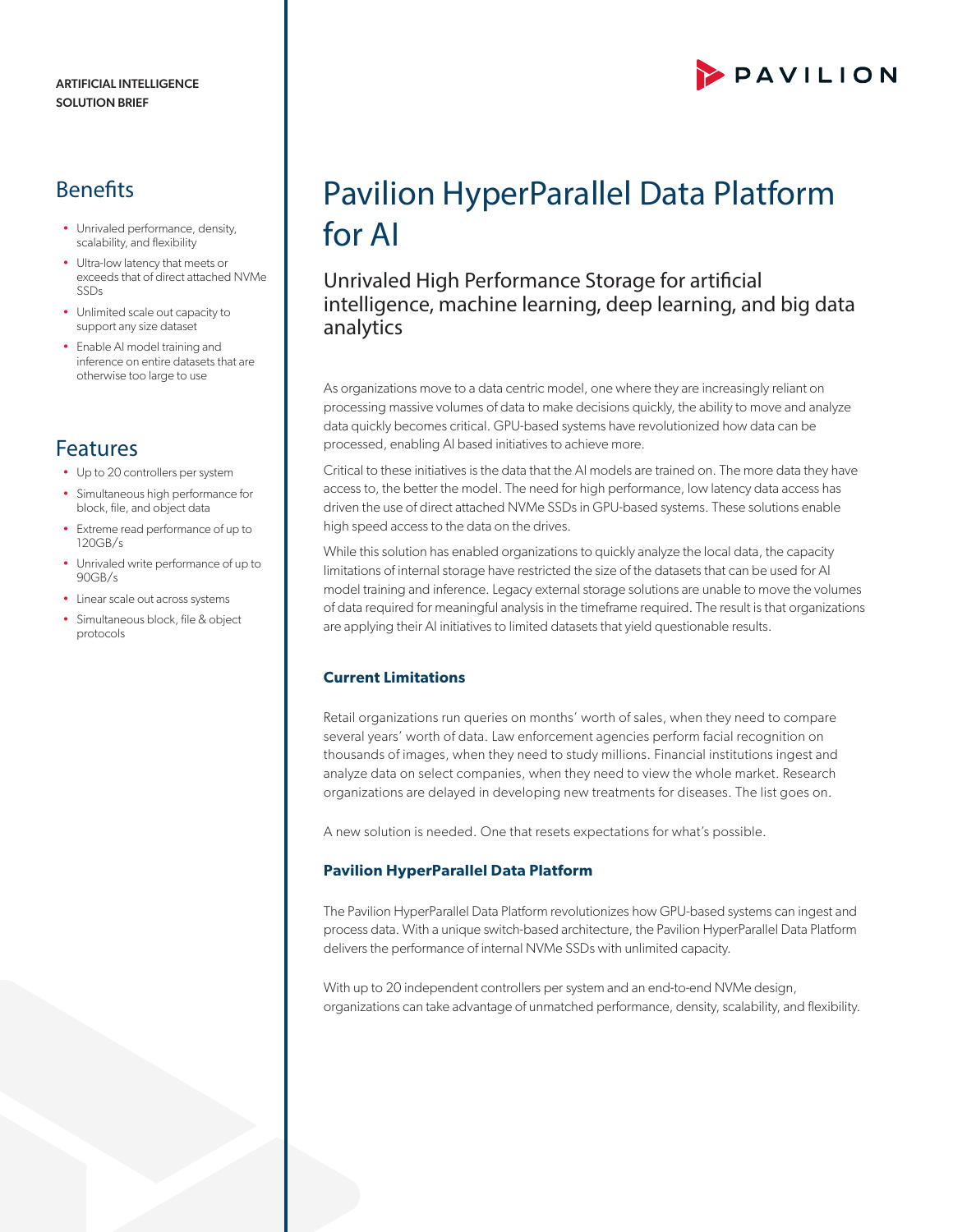#### **Unlimited Scale, Unmatched Performance**

One of the things that makes AI so powerful is the ability to perform broad analysis across large datasets and to recognize patterns within the data. Once a pattern is identified, the data becomes information, which can then be used to solve a problem, gain a market advantage, or further the goals of the organization. The larger the dataset being analyzed, the more reliable the pattern recognition and the better the outcome.

The challenge is getting enough data to the GPUs running the AI model fast enough for training. AI training can be a continuous process, as more data becomes available. The AI then needs to apply a trained model against unseen data to make a prediction.

AI solutions require a storage system that is big enough to hold all the data that needs to be analyzed, and fast enough to provide that data in the available window. Internal, direct attached NVMe SSDs are fast enough to provide the data to the GPUs running the AI, but they cannot hold enough data. Traditional external storage systems are large enough to hold the data, but too slow to deliver it in the needed time.

The Pavilion HyperParallel Data Platform easily solves the capacity challenge, delivering up to 2PB of usable capacity in a compact 4RU footprint. That capacity scales linearly across any number of systems. All that capacity is then delivered using NVMe-oF and RoCE for high throughput and ultra-low latency. The Pavilion HyperParallel Data Platform provides GPU based systems with unlimited, scalable capacity along with throughput and latency comparable to that of internal NVMe SSDs, giving AI applications both the performance and capacity that they need.

#### **Unrivaled Data Ingest**

Data analysis is being performed on larger datasets than ever before and those datasets are continuously growing. That data is being created by a wide range of sources, including IoT data, cameras, sensors, log data, and more. This data is generated across different data types, including block, file, and object. To be useful, any storage system must be able to support high data ingest (write) performance across each data type, simultaneously.

The Pavilion HyperParallel Data Platform delivers universally unmatched data ingest performance with write speeds of up to 90GB/s, which is faster than the read performance of many other solutions.

Uniquely capable of native support for block, file, and object data types across any of 20 independent controllers, the Pavilion HyperParallel Data Platform delivers industry leading performance for each data type, simultaneously.

The alternative is for organizations to use a range of products from different manufacturers to meet the performance requirements of each data type, driving up cost, complexity, and creating needless management challenges.

While most storage solutions are designed to deliver high read performance, Pavilion understands that before the AI application can read the data, it must first be ingested from the source creating it. The Pavilion HyperParallel Data Platform delivers unmatched performance for both read and write operations, across data types.

#### Best-in-Class Read and Write Performance for Each Data Type

| <b>Block</b>                                             |                                                        | <b>File</b>          |                       | <b>Object</b>        |                       |
|----------------------------------------------------------|--------------------------------------------------------|----------------------|-----------------------|----------------------|-----------------------|
| Read<br>Up to 120GB/s<br>Up to 20M IOPS<br>100us Latency | Write<br>Up to 90GB/s<br>Up to 5M IOPS<br>25µs Latency | Read<br>Up to 90GB/s | Write<br>Up to 56GB/s | Read<br>Up to 80GB/s | Write<br>Up to 35GB/s |